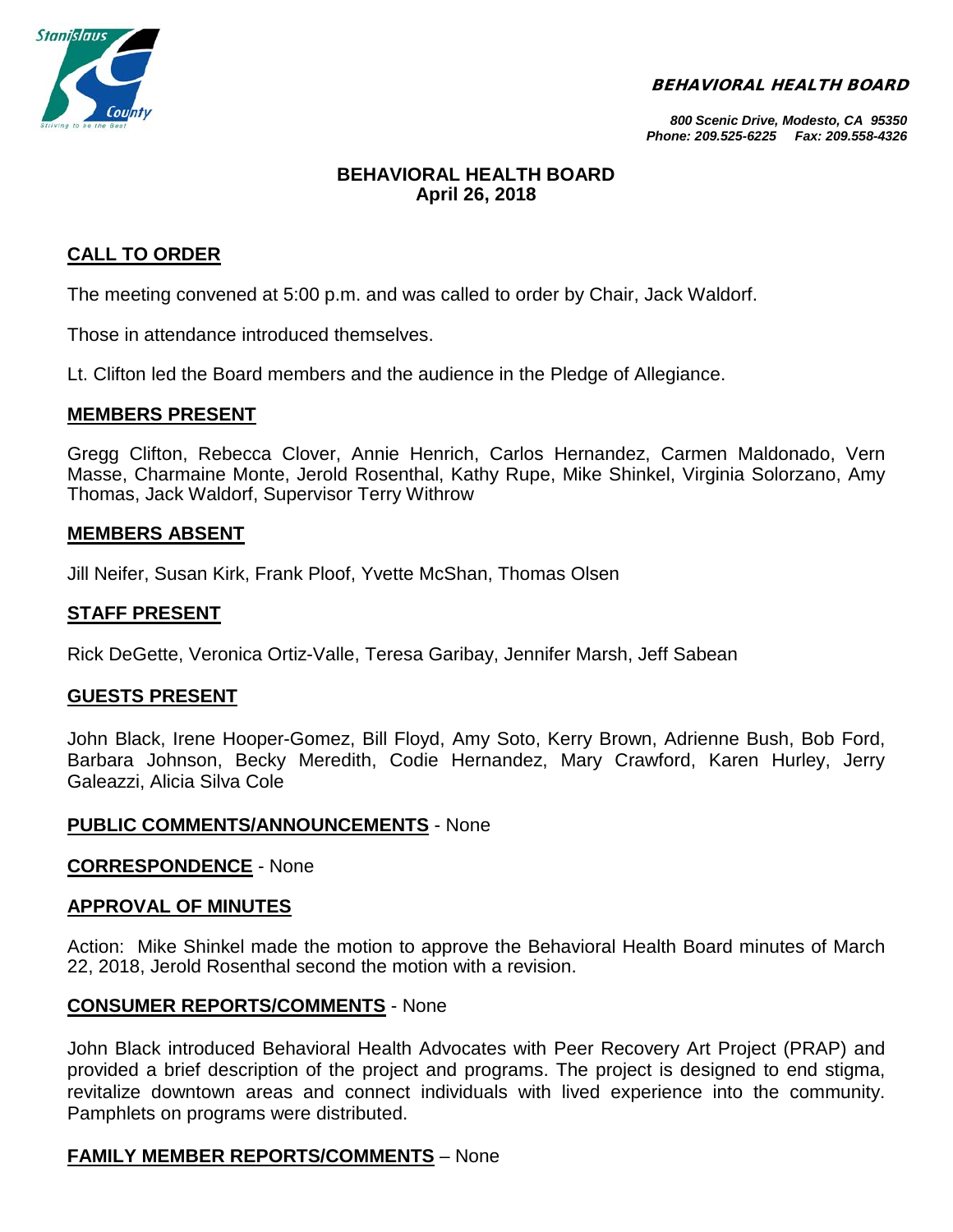Behavioral Health Board April 26, 2018 Page 2 of 3

# **BOARD OF SUPERVISORS REPORT**

Supervisor Withrow shared with the group that the Board of Supervisors approved the AOT (Assisted Outpatient Treatment) pilot program on 4/24/18. Supervisor Withrow stated that the three-year pilot program will be funded by Mental Health Services Act (MHSA). Yearly updates will be provided.

## **PRESENTATION** - Data Notebook Report

Rick DeGette presented highlights of the Stanislaus County Data Notebook 2017 Report that focused on the behavioral health needs and services for older adults. A copy of the Data Notebook was included in the packet.

## **COMMITTEE REPORTS**

## Executive Committee

Jack Waldorf spoke with Sheriff, Adam Christianson, on the Board's interest in touring the jail. Jack asked members for date and time preference. Thursday, May 17, was the best day to schedule for the tour. Jack will confirm the date with Sheriff Christianson.

## Administrative, Fiscal Management Committee

Lt. Clifton reported the committee met and discussed updates from Accounting, Business Office, Contracts and Facilities.

## Managed Care Committee

No report. Jerry will attend the next meeting.

## Prevention and Community Education/Outreach Committee

Carlos Hernandez stated the committee met last week. He shared the committee has been gathering information and ideas on CBOs to visit. Carlos reported that the committee participated in the Mental Health Awareness Event at MJC on March 29, 2018.

## Impact - Department Run Services Committee

Vern Masse reported the committee visited Juvenile Justice and will be visiting Wellness next month.

## Impact – Contract Run Services Committee

Annie Henrich reported that the committee met on April 11, 2018. Annie announced that Amy Thomas is a new committee member. She indicated that the committee is working with Dawn Vercelli and Shannyn McDonald on identifying committee goals and determining a list of contract providers to visit.